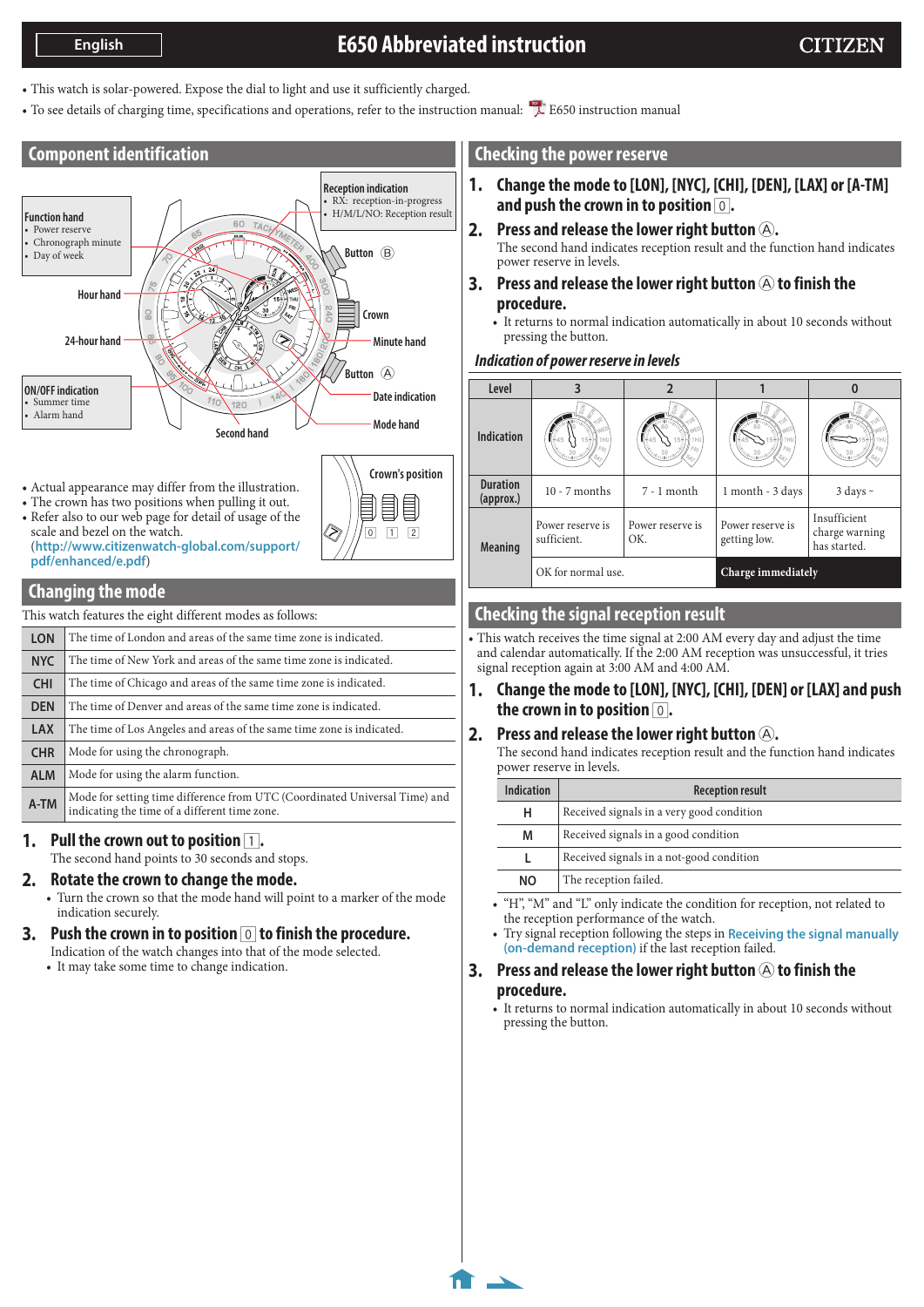# <span id="page-1-0"></span>**Receiving the signal manually (on-demand reception)**

• It takes 2-15 minutes to finish reception.

- **1. Change the mode to [LON], [NYC], [CHI], [DEN] or [LAX] and push the crown in to position** 0**.**
- **2.** Press and hold the lower right button  $\bigcirc$  for 2 seconds or more. The second hand points "RX", the alarm sounds and signal reception starts. The alarm sound and the second hand returns to normal movement as the reception finished.

| <b>Reception was successful</b> | The time will be updated.                                         |
|---------------------------------|-------------------------------------------------------------------|
| <b>Reception failed</b>         | The time is not corrected and the previously set time<br>resumes. |

• Press and hold button  $\circledA$  for 2 seconds or more to cancel reception.

## *About signal reception*

On this watch, signal reception status varies depending on the mode.

| Mode       | Signal reception status                                                            | Time difference<br>from UTC |  |  |  |
|------------|------------------------------------------------------------------------------------|-----------------------------|--|--|--|
| <b>LON</b> | The watch tries to receive the standard signal from the<br>German station (DCF77). | $0$ hour                    |  |  |  |
| <b>NYC</b> |                                                                                    | $-5$ hours                  |  |  |  |
| <b>CHI</b> | The watch tries to receive the standard signal from the                            | $-6$ hours                  |  |  |  |
| <b>DEN</b> | US station (WWVB).                                                                 | $-7$ hours                  |  |  |  |
| <b>LAX</b> |                                                                                    | $-8$ hours                  |  |  |  |
| <b>CHR</b> |                                                                                    |                             |  |  |  |
| <b>ALM</b> | The watch does not receive any signal.                                             |                             |  |  |  |
| A-TM       |                                                                                    | Freely adjustable           |  |  |  |
|            |                                                                                    |                             |  |  |  |

# **Adjusting the time and calendar manually**

You can manually adjust the time and calendar in the mode [LON], [NYC], [CHI], [DEN] and [LAX].

- The adjustment result in any one of the modes [LON], [NYC], [CHI], [DEN] and [LAX] is automatically reflected in the other modes including [A-TM] with their time difference calculated.
- **1. Change the mode to [LON], [NYC], [CHI], [DEN] or [LAX] and pull the crown out to position** 2**.**
- **2. Press and release the lower right button** A**.** The second hand stops at 0 second and the hour and minute hands move.
- **3.** Press and release the lower right button  $\bigcirc$  repeatedly to **change the hand/indication to be corrected.**
	- Each time you press button  $\Theta$ , the target changes as follows:
	- **Hour/minute**  $\rightarrow$  date  $\rightarrow$  year/month  $\rightarrow$  day of week  $\rightarrow$  (back to the top) • The hands and indications slightly move when selected to show they become adjustable.

# **4. Rotate the crown to adjust the hand/indication.**

- The hour, minute and 24-hour hands move synchronously.
- Check whether the time set is AM or PM with the 24-hour hand.
- Date indication changes to the next as the function hand rotates 5 times.
- Rotating the crown quickly a few times moves the hand/indication continuously when you set time and date. To stop the rapid movement,
- rotate the crown in either direction. • Year and month are set by adjusting the position of the second hand.

"Month" corresponds to one of the 12 zones shown in the figure below. Each number means month.



"Year" corresponds to the years since leap year and is indicated with markers in the zone of each month.



| Year |      |      |      | Years since leap<br>year | Second hand position |
|------|------|------|------|--------------------------|----------------------|
| 2016 | 2020 | 2024 | 2028 | $O($ Leap year $)$       | Hour marker          |
| 2017 | 2021 | 2025 | 2029 |                          | 1st min. marker      |
| 2018 | 2022 | 2026 | 2030 |                          | 2nd min. marker      |
| 2019 | 2023 | 2027 | 2031 | 3                        | 3rd min. marker      |

**A LM**

## **5. Repeat steps 3 and 4.**

### **6. Push the crown in to position** 0 **in accordance with a reliable time source.**

### **Indicating the time and calendar of an area you like**

You can set time difference from UTC in 15 minute increments and make the watch indicate time and calendar of an area other than [LON], [NYC], [CHI], [DEN] and [LAX].

- The time in the [A-TM] mode is adjustable within a range of  $\pm 26$  hours from UTC. When summer time is activated, the adjustable range becomes  $-25 - +27$ hours.
- Signal reception is not performed when the mode is [A-TM].
- The time and calendar of [A-TM] are automatically adjusted accordingly when signal reception is performed in any of the following modes, [LON], [NYC],  $[\tilde{CHI}]$ ,  $[\tilde{DEN}]$  and  $[\text{LAX}]$ .
- **1. Change the mode to [A-TM] and pull the crown out to position**  2**.**

The time and calendar currently set are indicated. The second hand indicates the current summer time setting of [A-TM].

### **2. Rotate the crown to adjust the hour hand.**

**[2/3](#page-0-0)**

- The hour hand moves in 1-hour increments. The 24-hour hand and date/ day of week indication move synchronously with it.
- When you rotate the crown quickly, the hands/indication will move continuously. To stop the rapid movement, rotate the crown in either direction.
- **3.** Press and release the lower right button  $\bigcirc$  to adjust the **minute hand.**
	- The minute hand moves in 15 minute increments. The hour hand does not move with the minute hand even after it moves fully around.
- **4. Push the crown in to position** 0 **to finish the procedure.**